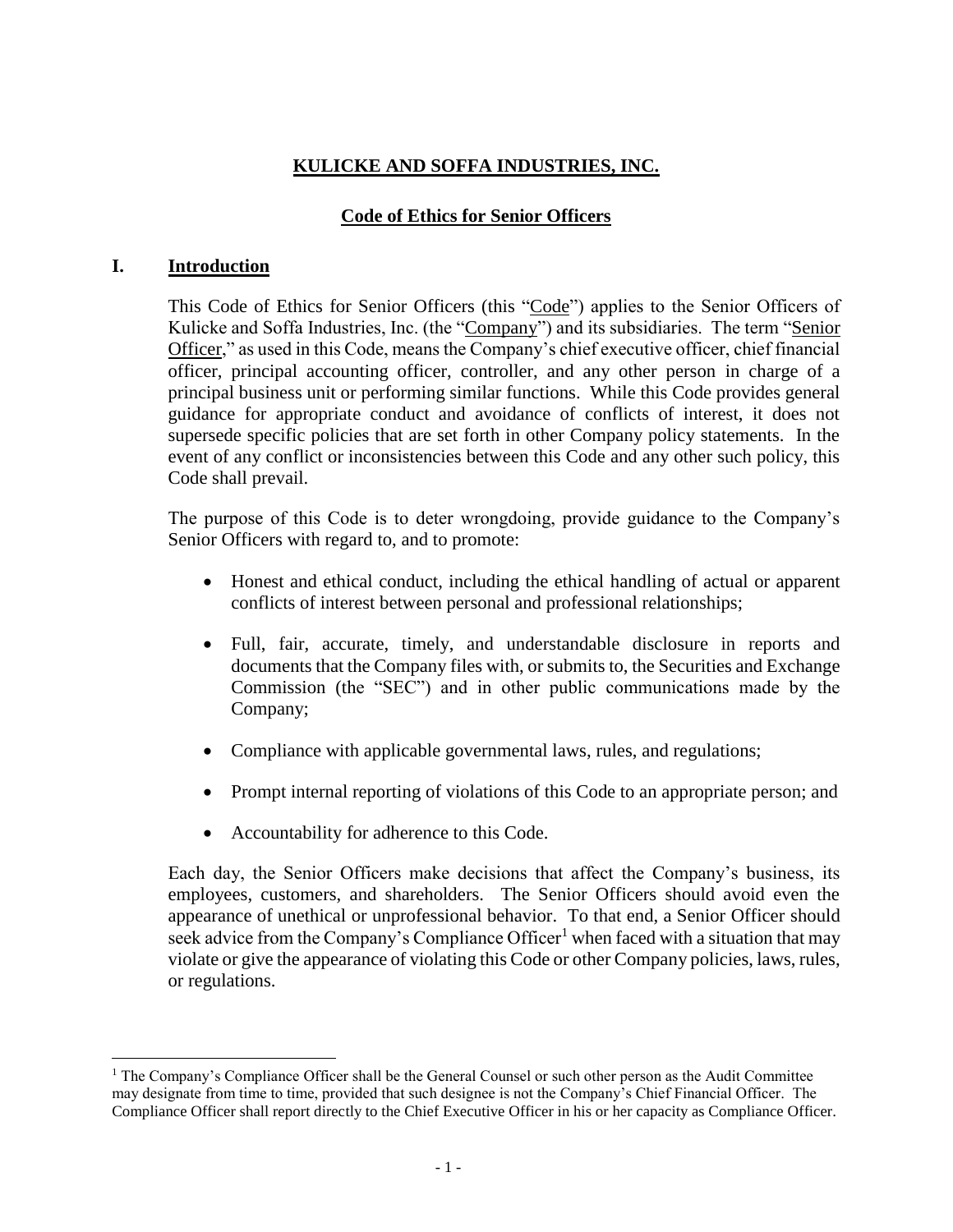# **II. Honest and Ethical Conduct**

The Company expects and requires ethical behavior from the Senior Officers. The Senior Officers owe a duty of loyalty to the Company and are expected to act in the best interests of the Company. Further, Senior Officers, in carrying out their professional obligations, must act with honesty and integrity, and promote honest and ethical conduct in others.

#### **III. Conflicts of Interest**

A conflict of interest exists when an employee's personal interests interfere with, or give the appearance of interfering with, the Company's interests. Senior Officers must avoid actual or apparent conflicts between their private interests and those of the Company, including improper personal benefits as a result of the officer's position with the Company. In addition, Senior Officers may not use corporate assets or information or their positions for personal gain. Conflicts of interest can manifest themselves in many ways and may reach farther than just the person employed by the Company. For example, conflicts may arise as a result of situations involving an employee's family member.

Some of the more common conflicts which Senior Officers should avoid are listed below:

- a) Relationship of Company with third-parties. Senior Officers may not receive a personal benefit from a person or firm which is seeking to do business or to retain business with the Company. Senior Officers shall recuse themselves from any Company decision involving another firm or company with which the Senior Officers are affiliated.
- b) Compensation from non-Company sources. Senior Officers may not accept compensation (in any form) for services performed for the Company from any source other than the Company.
- c) Gifts. Senior Officers may not offer, give or receive gifts from persons or entities who deal with the Company in those cases where any such gift is being made in order to influence the Senior Officers' actions, or where acceptance of the gifts could create the appearance of a conflict of interest.
- d) Personal use of Company assets. Senior Officers may not use Company assets, labor or information for personal use unless approved by the Chair of the Audit Committee or part of a compensation or expense reimbursement program available to all Senior Officers, though incidental personal use may be permitted.

In addition, Senior Officers may not obtain loans from, or have any obligations guaranteed by, the Company.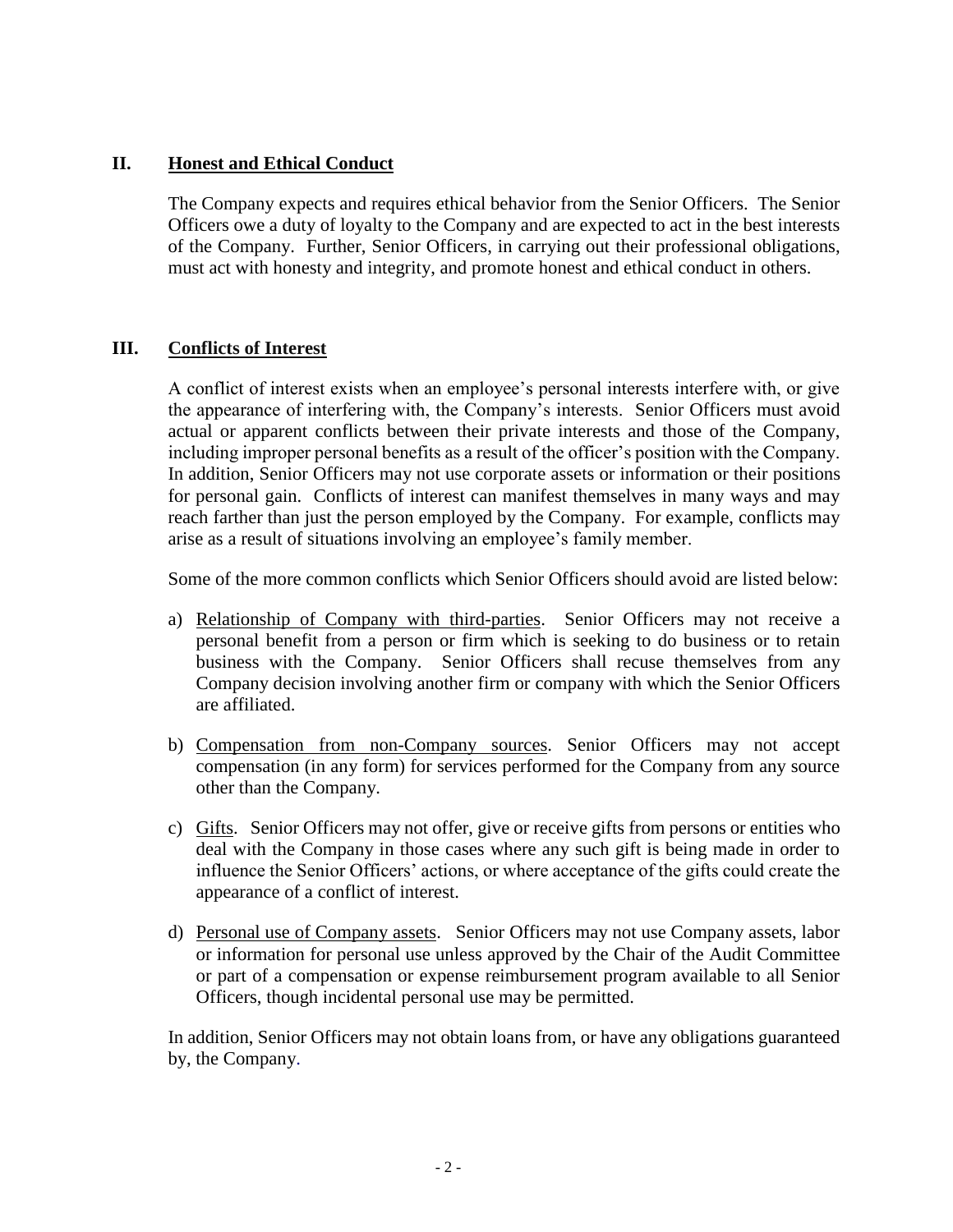## **IV. Corporate Opportunities**

Senior Officers are prohibited from:

- a) taking for themselves (or for the benefit of friends or family members) opportunities that are discovered through the use of Company property, Company information or position as a Senior Officer;
- b) using the Company's property or information for personal gain; or
- c) competing with the Company for business opportunities.

### **V. Confidentiality**

Senior Officers must maintain the confidentiality of information entrusted to them by the Company and any other confidential information about the Company that comes to them, from whatever source, in their capacity as a Senior Officer, except when disclosure is authorized or legally mandated. For purposes of this Code, "confidential information" includes all non-public information relating to the Company.

### **VI. Accuracy of Reporting**

As a publicly-traded company, the Company must comply with federal and state laws and regulations with respect to accuracy in the information it reports to the SEC and communicates to the public. Senior Officers must help to ensure that the Company's periodic reports and public statements comply with all applicable regulations and are fair, accurate, timely, complete, and understandable. In particular, the Company's financial statements included in its periodic reports must accurately and fairly disclose the Company's assets, liabilities, and other material transactions engaged in by the Company. Any Senior Officer who becomes aware of any noncompliance with applicable regulations, or of any inaccuracies in any of the Company's reports and public statements, or material omissions from the Company's reports and public statements, shall immediately report such inconsistencies or omissions to the Chair of the Audit Committee. Senior Officers must not knowingly misrepresent, or cause others to misrepresent, facts about the Company to others whether within or outside the Company, including to the Company's directors and auditors, or to government regulators and self-regulatory organizations.

Finally, the Senior Officers are each required to respect the confidentiality of information acquired in the course of the performance of their responsibilities.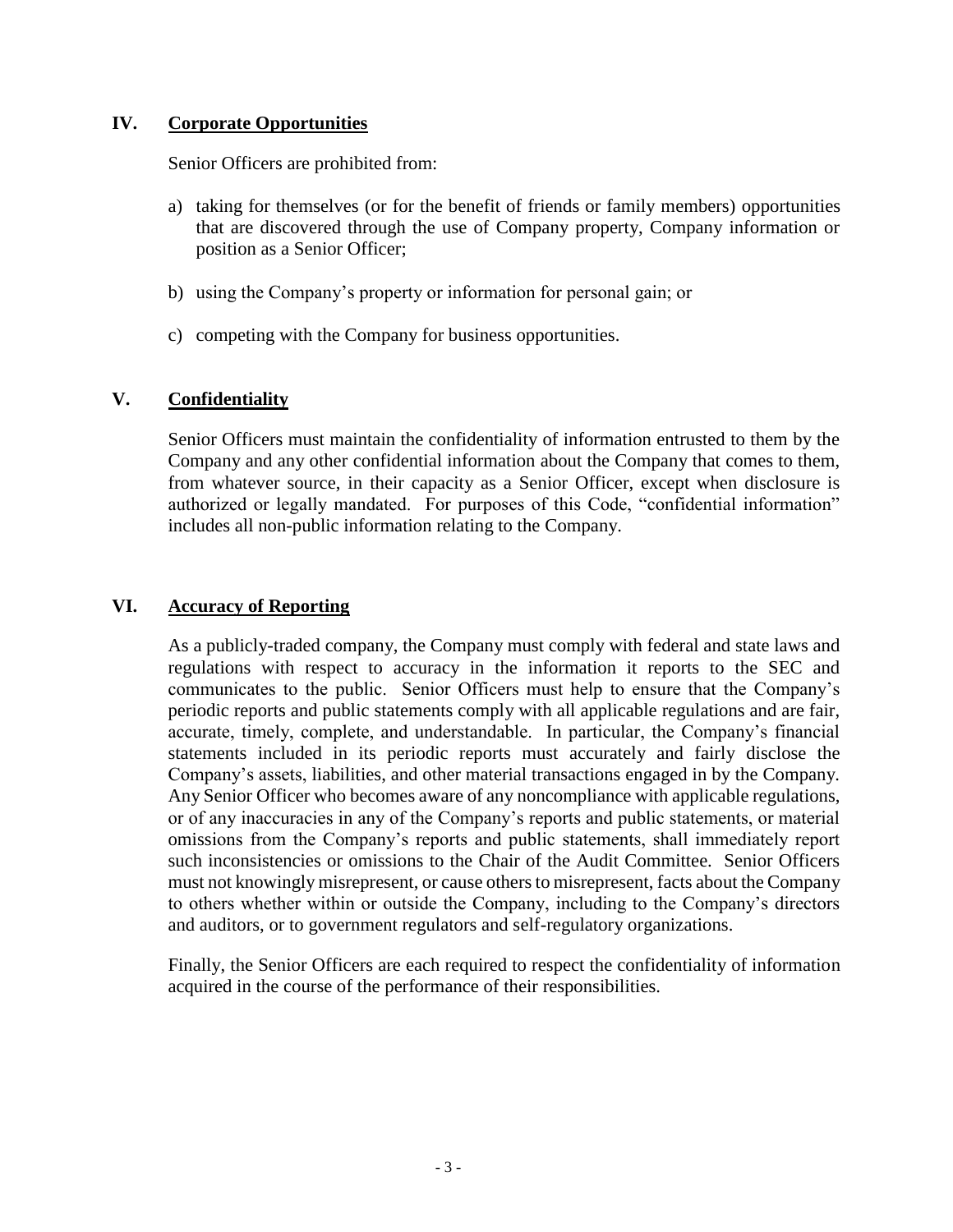#### **VII. Compliance with Laws, Rules and Regulations**

The Company's continued and current success largely depends upon its reputation for engaging in its business in an ethical and legal manner. All Senior Officers must comply with both the letter and spirit of federal, state, and local laws, rules, and regulations worldwide applicable to the Company's business.

Senior Officers have the duty to promptly disclose significant deficiencies in the design or operation of the Company's internal controls.

### **VIII. Responsibility for Reporting**

Senior Officers must report violations of any of the policies set forth in this Code. **This mandatory reporting obligation applies whether or not the Senior Officer was personally involved in the alleged violation of the policies set forth in this Code.** 

The Audit Committee has established formal whistleblower procedures ("Complaint Procedures") covering the receipt, retention, and treatment of complaints regarding violations of this Code, including, without limitation, improper accounting or auditing matters and violations of internal accounting controls. The Complaint Procedures provide for the confidential and anonymous submission of concerns regarding questionable accounting or auditing matters. The Compliance Officer administers the Complaint Procedures. The Senior Officers must read the Complaint Procedures, which have been made available to the Senior Officers by the General Counsel.

Upon observing or learning of any violation of the policies set forth in this Code, Senior Officers must report the same either directly to the Chair of the Audit Committee or on a confidential and anonymous basis under the Complaint Procedures. Once the Audit Committee receives notice of a suspected violation of this Code, the Audit Committee shall inform the Compliance Officer and the Compliance Officer shall promptly begin an investigation in accordance with the Complaint Procedures. If a violation is found to exist, such individual shall be subject to disciplinary action as described in Section IX of this Code.

Any matter reported to the Audit Committee will be treated confidentially by the Company and not disclosed to anyone other than the Board, the Audit Committee, the Legal Department, and outside counsel unless disclosure is required by law or this Code.

The Company will not discharge, demote, suspend, threaten or harass or in any manner discriminate against any Senior Officer in the terms and conditions of employment based upon any lawful actions of such Senior Officer with respect to the good faith reporting of violations of this Code or otherwise as specified in Section 806 of the Sarbanes-Oxley Act of 2002.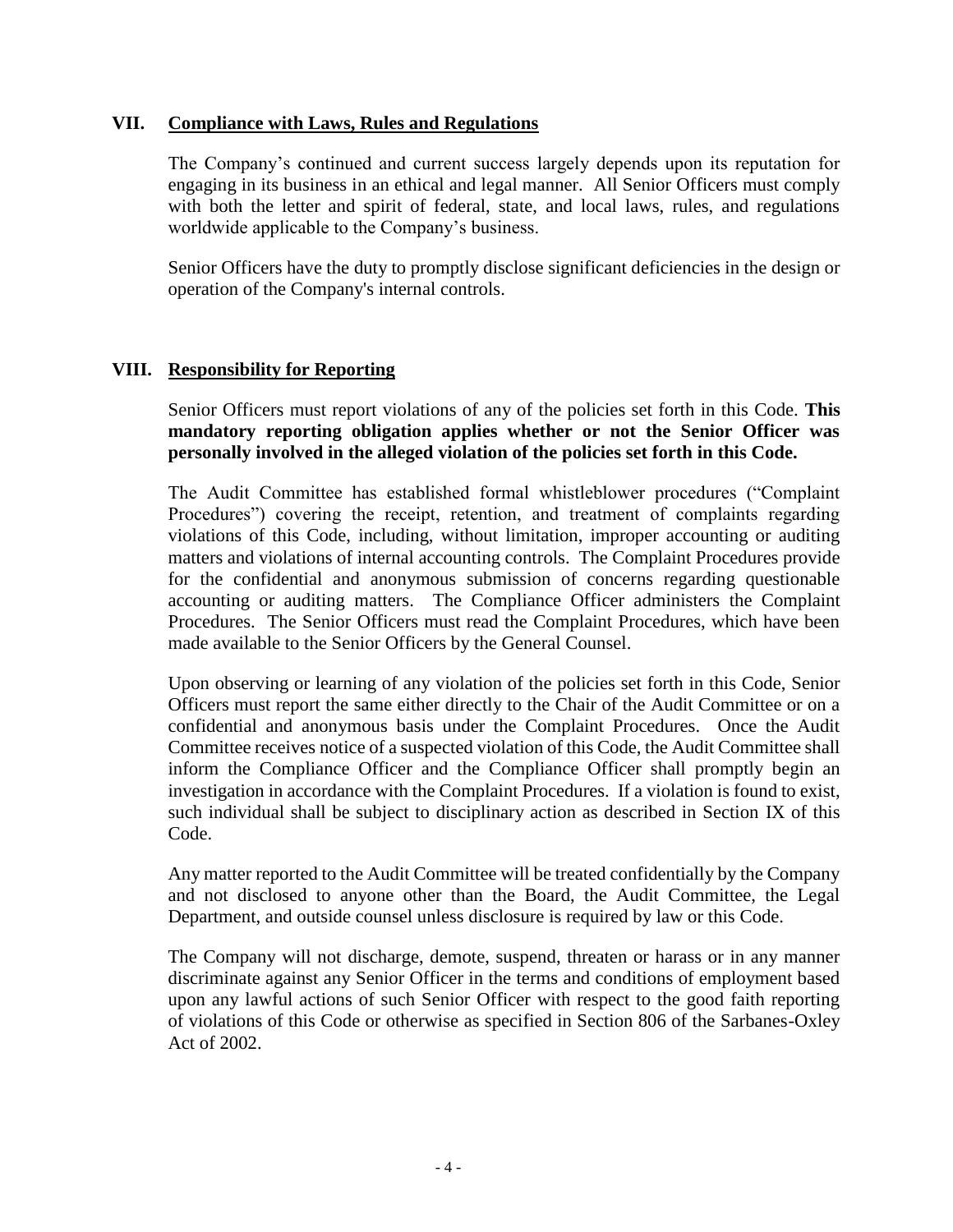### **IX. Compliance and Acknowledgement**

As a condition of employment and continued employment, each Senior Officer must accept the responsibility of complying with the foregoing policies and acknowledge his or her receipt of this Code by executing the attached Acknowledgement. The Company will, at least annually, require Senior Officers to certify as to their compliance with this Code. The Company reserves the right to request any Senior Officer to complete and submit such certification more frequently as the Company may deem advisable.

Any Senior Officer who violates any of these policies is subject to disciplinary action including but not limited to suspension or termination of employment, and such other action, including legal action, as the Company, acting by the Audit Committee, determines appropriate under the circumstances.

# **X. Amendments and Waiver**

The Company reserves the right to amend, waive, or alter the policies set forth in this Code at any time. Any amendment to this Code or waiver (including an implicit waiver) of any provision of this Code requires the approval of the Company's Board of Directors. Unless the SEC rules and regulations otherwise provide, amendments and waivers of any provision of this Code applicable to Senior Officers must be promptly disclosed in accordance with SEC regulations, including an explanation for the waiver. Waivers include, among other things, a material departure from a provision of this Code. Implicit waivers include the Company's failure to take action with respect to violations of Code provisions within a reasonable time following the Company's receipt of notice of the violation.

Adopted: December 16, 2003. Revised: May 27, 2021.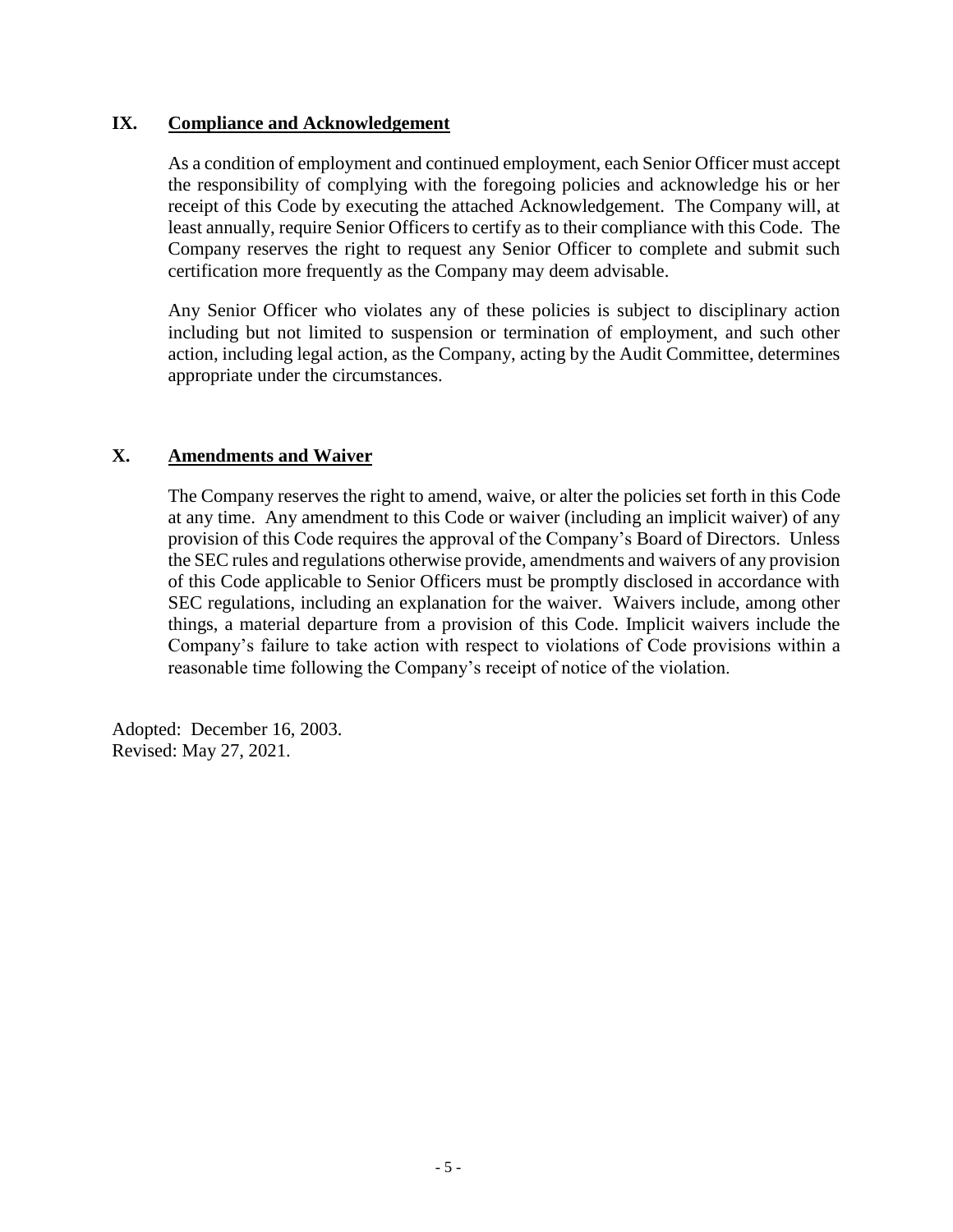#### **ACKNOWLEDGEMENT**

I hereby acknowledge receipt of the Code of Ethics for Senior Officers (the "Code") of Kulicke and Soffa Industries, Inc. I have read the Code and understand and acknowledge that I may be subject to disciplinary action including, but not limited to, suspension, dismissal, or any other action, including legal action, by Kulicke and Soffa Industries, Inc. in the event of my violation of the Code.

Date: \_\_\_\_\_\_\_\_\_\_\_\_\_\_\_\_ \_\_\_\_\_\_\_\_\_\_\_\_\_\_\_\_\_\_\_\_\_\_\_\_\_\_\_\_\_\_\_\_\_\_\_

Name

Signature

\_\_\_\_\_\_\_\_\_\_\_\_\_\_\_\_\_\_\_\_\_\_\_\_\_\_\_\_\_\_\_\_\_\_\_

\_\_\_\_\_\_\_\_\_\_\_\_\_\_\_\_\_\_\_\_\_\_\_\_\_\_\_\_\_\_\_\_\_\_\_

Title